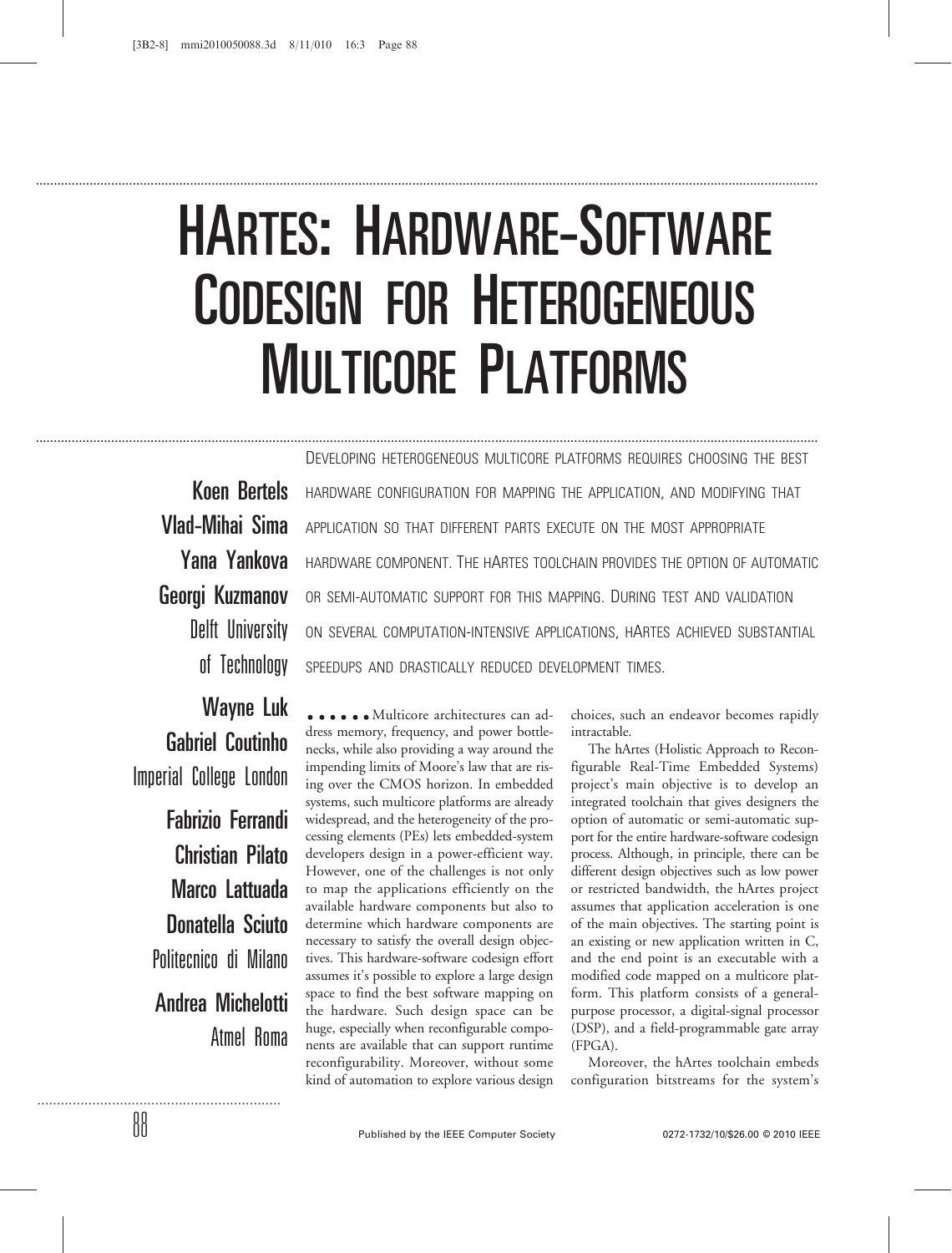## ............................................................................................................................................................................................... Related Work on Mapping Applications to Multicore Heterogeneous Architectures

Researchers have developed various approaches for mapping applications to multicore heterogeneous architectures. Ptolemy is a research project from the University of California, Berkeley, that supports multiple computation models using a hierarchical heterogeneous design environment.<sup>1</sup> Ptolemy allows for designing and implementing complete, highly complex systems using different computation models at each hierarchical level, such as communicating sequential process (CSP) and synchronous data flow (SDF), rather than being restricted by the generality of a homogeneous design environment.

However, this approach has three disadvantages compared to the hArtes approach. First, it requires expertise and knowledge about each computation model used. Second, it requires considerable manual effort to design the system. Third, porting components and functions manually or automatically from one processing-element type (such as an FPGA) to another (such as an ARM processor) is difficult with Ptolemy's approach.

Commercial tools from Compaan (http://www.compaandesign. com), CriticalBlue (http://www.criticalblue.com), and Impulse (http://www.impulseaccelerated.com) also target multicore applications. In particular, Compaan automatically maps computationally intensive streaming kernels to FPGAs. However its effectiveness is limited to specific application domains (stream based) and platforms (FPGA based). CriticalBlue's Prism and Cascade provide a thorough analysis of the application and a coprocessor synthesis on FPGAs, respectively. But CriticalBlue still requires manual effort to accelerate applications and is limited regarding the hardware platforms it can support. Impulse CoDeveloper supports hardware-software partitioning, but it's mainly suited for FPGA compilation. So, it has limited support for other heterogeneous architectures, such as those with digital-signal processors or graphics processing units (GPUs).

#### **Reference**

1. J. Eker et al, ''Taming Heterogeneity: The Ptolemy Approach,'' Proc. IEEE, vol. 91, no. 1, 2003, pp. 127-144.

reconfigurable components, thus providing a complete, operational system that's supported at both the software and hardware levels. The hArtes design flow restructures the code so that it's possible to exploit any available task-level parallelism. The toolchain then analyzes the restructured application to see whether and, if so, how these tasks can be mapped on particular hardware components. On the basis of the identified tasks, the implementation cost, and the developer's preferences, the toolchain selects the number of tasks for mapping. Various back-end compilers then insert the appropriate instructions that are necessary to start any of the available heterogeneous processing cores. A feedback loop ensures that certain choices can be evaluated and modified, after which the same design steps can be repeated. The benefits of the hArtes toolchain include the following:

- It uses a familiar programming paradigm.
- Platform complexity is hidden from the programmer.
- The tools can work with both new and legacy code.
- The approach allows a composable design in which, for example, it's possible to easily integrate already available IP blocks.
- The toolchain substantially reduces time to market and enables easy prototyping.
- It supports complete system generation at both the software and hardware levels.

The ''Related Work on Mapping Applications to Heterogeneous Multicore Architectures'' discusses other approaches in this area.

## The Molen programming paradigm

The Molen programming paradigm is based on the Molen machine organization (see Figure 1), which defines how a general-purpose processor (GPP) interacts with one or more coprocessors. In the hArtes project, these coprocessors can be reconfigurable fabric or DSPs. But, in general, a coprocessor can be any other kind of processing core. There are two communication mechanisms between the GPP and the coprocessors: a shared memory and a dedicated register storage mechanism called the exchange register (XREG) file. The shared memory stores large pieces of data, letting all processing entities work with this data and thus reducing the need for costly memory transfers. XREGs are for transferring small pieces of data, such as function parameters, results, and pointers to locations in the shared memory, between the GPP and the coprocessors.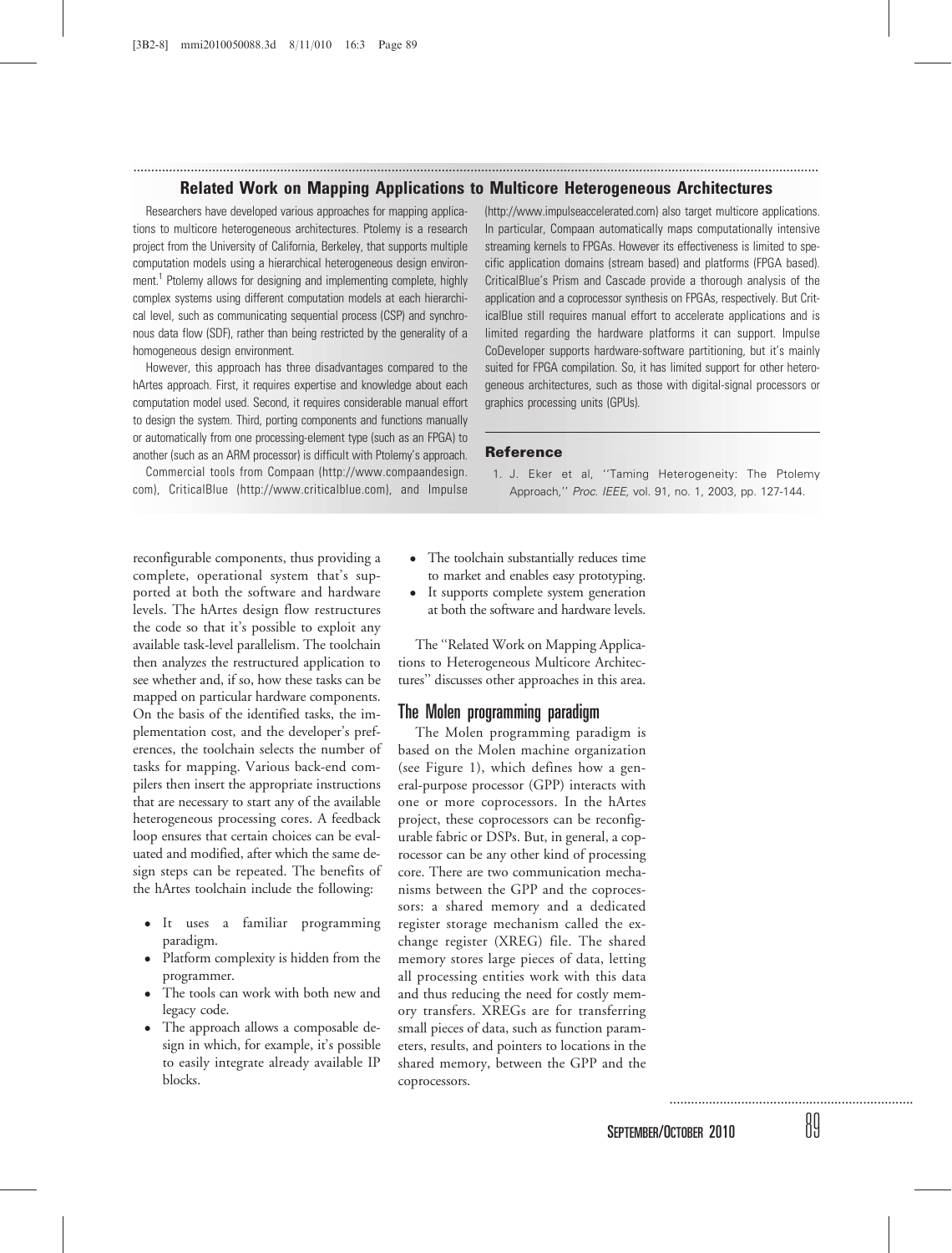

Figure 1. The Molen machine organization. The arbiter manages the interaction between the core processor and any number of custom computing units (CCUs) or digital-signal processors (DSPs) by partially decoding the core processor flow's instructions. (FPGA: fieldprogrammable gate array.)

The Molen architecture involves a onetime extension of the instruction set architecture (ISA) to implement an arbitrary functionality.<sup>1</sup> For the hArtes project, we implemented an ISA extension of the following five instructions: set, execute, movtx, movfx, and break. These instructions make it possible to configure the FPGA or ensure that a coprocessor is ready (set); to start an operation execution on it (execute); or to exchange data via the exchange registers, moving to or from an XREG (movtx, movfx). The Molen programming paradigm is a sequentialconsistency paradigm, in which we can partition an application such that certain parts run in parallel on the reconfigurable fabric while other parts run on the GPP. Furthermore, this paradigm has synchronization points, where all parallel threads come back together and the general execution flow continues.<sup>1</sup> This synchronization mechanism is supported by an explicit instruction (break). Although the Molen machine was initially proposed specifically for FPGA-based hardware platforms, it is also applicable to other kinds of coprocessor technologies. In the case of hArtes, the hardware platform consists of an ARM or PowerPC processor, an Atmel Diopsis DSP, a Xilinx Virtex-4, or an Altera Stratix II FPGA.

The Molen platform also features polymorphic program execution. As in any regular application, the instructions come from memory. But, rather than the GPP, an arbiter first partially decodes them. The arbiter decides whether an instruction is for the GPP or any of the available custom computing units (CCUs). In the hArtes case, the CCUs can be the DSP or any kernel mapped on the FPGA. The exchange registers transfer parameters to and from the CCUs. Data is also directly accessible by any of the CCUs in main memory. If the arbiter decodes a set instruction, the Molen architecture downloads the corresponding configuration bitstream to the FPGA, or sets up the DSP for particular functionalities. If the arbiter decodes an execute instruction, the arbiter initiates a CCU operation, and the CCU's control unit begins reading the memory pointers from the XREG, which address the main data memory. The arbiter performs a similar operation if an execution on the DSP is initiated.

At the software level, a set of pragmas annotate the program code (see Figure 2). We can clearly identify the position and sequence of the Molen-specific instructions in the modified assembly code generated by the Molen compiler. Essentially, a call to the hardware replaces the standard-operation assembly

 $\begin{bmatrix} 0 \\ 1 \end{bmatrix}$  ifff micro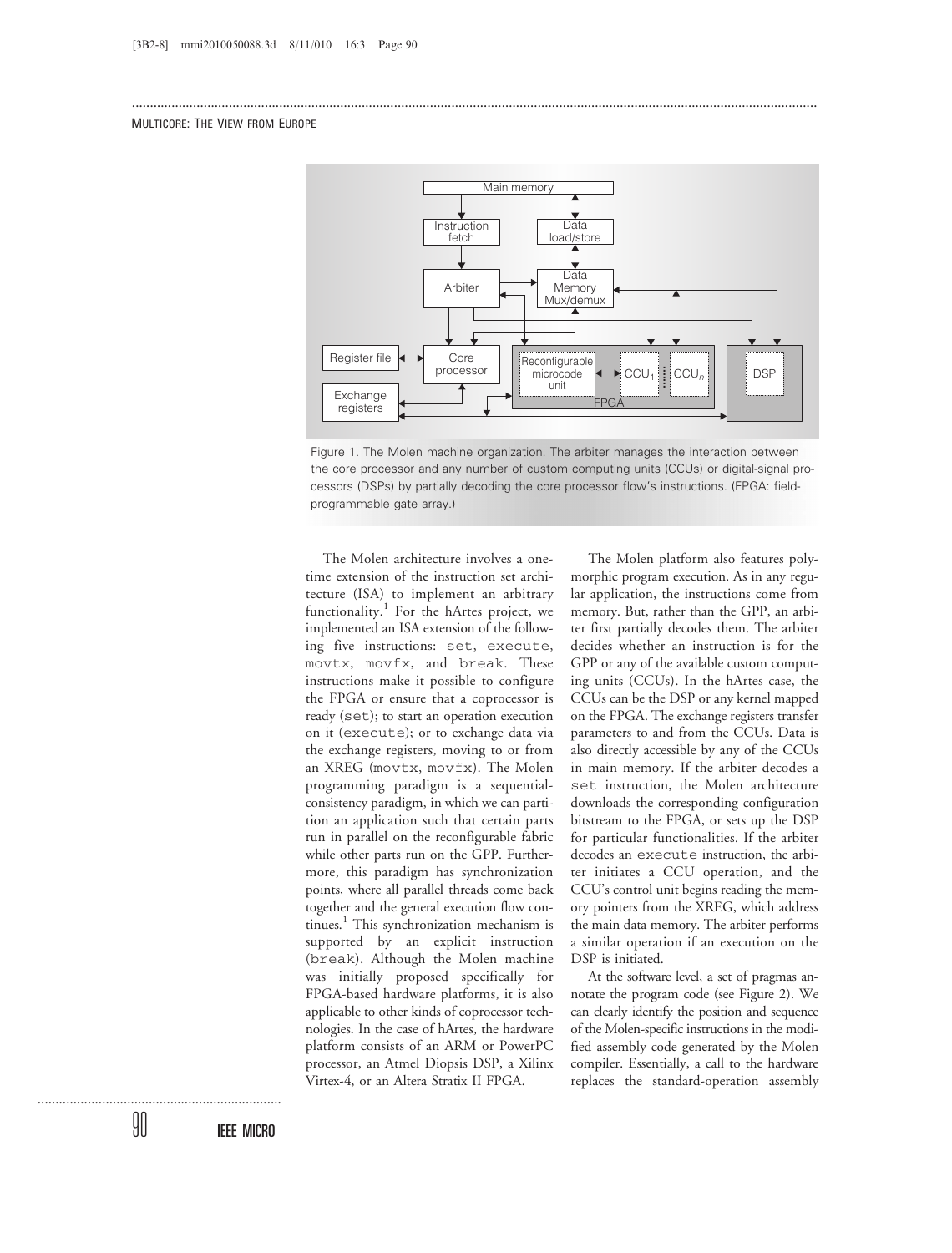

Figure 2. The Molen programming paradigm: C code (a), intermediate code (b), and modified intermediate code (c). The function code in the original C program is translated in a modified intermediate representation.

code, executing the same operation either on a reconfigurable CCU or (in hArtes) on a DSP.

## The hArtes toolchain

The goal of the hArtes toolchain is to let developers write their applications at a software level and exploit the latest advances of heterogeneous platforms without expert low-level hardware knowledge. The toolchain achieves this by

- giving designers the option of automatic or semi-automatic support such that, at each toolchain level, the tools introduce architectural decisions, which developers can override; and
- abstracting low-level details through source annotations.

Source annotations are introduced in the application by C pragmas, which are used primarily to describe parallelism and mapping by either developers or tools.

The hArtes toolchain uses several pragma annotations, including #pragma omp, #pragma map, #pragma profile, and #pragma issue, which we describe in more detail in the following. There are also ways to use these pragmas so that designers can force a particular mapping. Thus, it's possible to use the tool in an automatic or semi-automatic way.

The #pragma omp pragma annotation

OpenMP pragmas specify where parts of the application can execute in parallel. Each section can thus execute independently of, and in parallel with, the other sections in the defined OMP parallel section, as in the following example:

```
#pragma omp parallel sections
{
   #pragma omp section
   {
    FFT();
   }
#pragma omp section
   {
    DCT ( ) \, ;
   }
}
```
The #pragma map pragma annotation

This pragma can be used on top of a function declaration or a specific function call to indicate that a particular hardware component (such as a DSP or an FPGA) should be used instead. This source annotation has two parameters: the component name (such as MAGIC in the following example, referencing the DSP) and the specific implementation identification number associated with that component:

```
#pragma map call_hw MAGIC 1
void funcA(int *p); //all calls to
 funcA will be executed in the
 mAgicV DSP
...
{
  #pragma map call_hw VIRTEX4 2
  funcB(x); //this particular
       call will be executed in the
       Virtex4 FPGA
}
```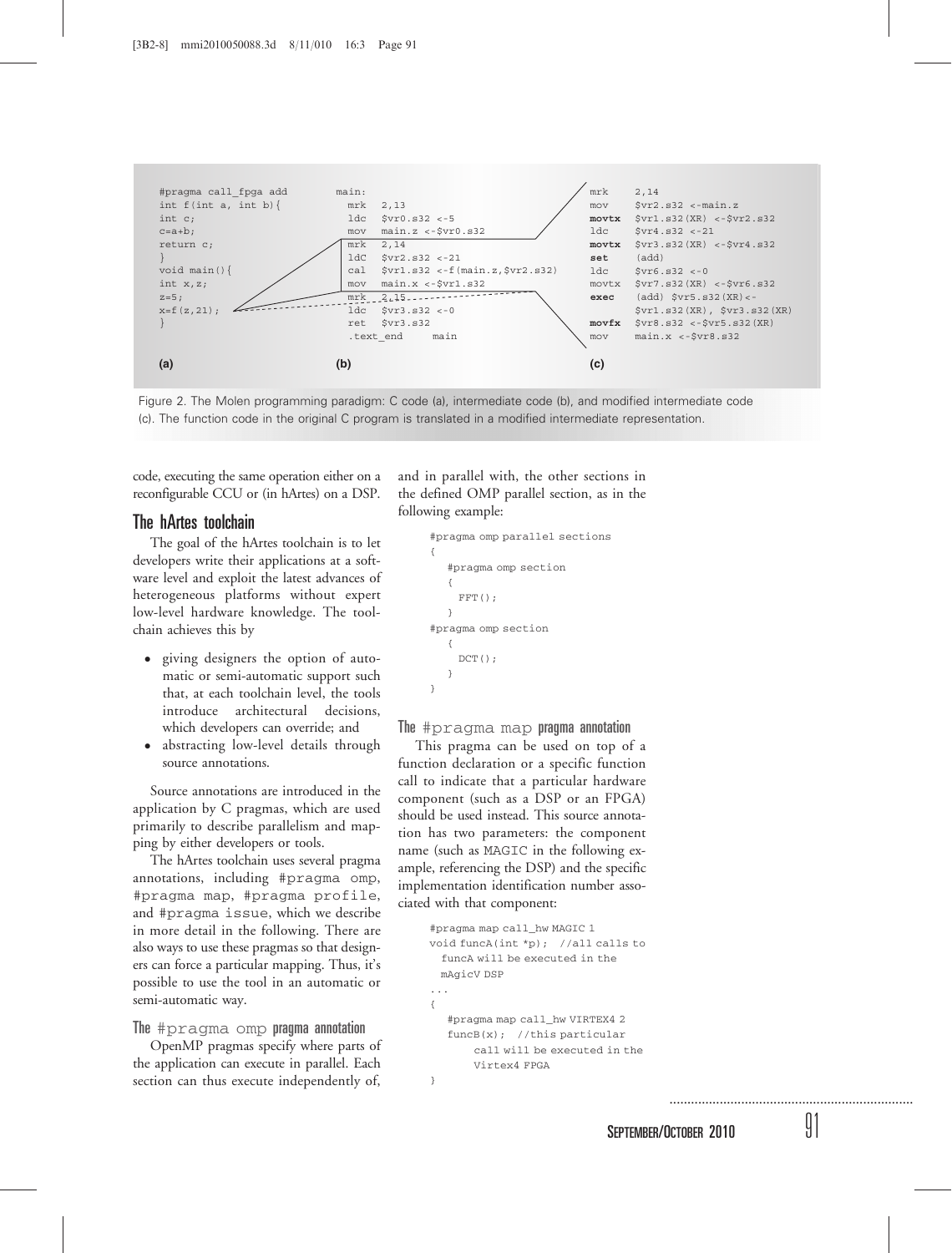

...............................................................................................................................................................................................

Figure 3. The hArtes toolchain. Each toolbox processes C code in accordance with inline annotations and XML annotations. The final result is a single file consisting of linked binary executables and configuration bitstreams. [GPP: general-purpose processor; Inria: Institut National de Recherche en Informatique et en Automatique (National Institute for Research in Computer Science and Control); TUD: Technische Universiteit Delft (Delft University of Technology).]

#### The #pragma profile pragma annotation

This annotation gives mapper-profiling information on, for instance, the CPU time consumed by a particular function or the number of times the function is called. In the following example, the pragma is a tuple containing the function's mean execution time and the number of times it's called,

as well as the corresponding variance of those two mean values:

```
#pragma profile time(30,0.02)
 num_calls(5,0.8)
void funcB(int *p);
```
The #pragma issue pragma annotation

This annotation provides general information about an application. Thus far, we've used only a ''black box'' type annotation that forces routines to be excluded from the partitioning process, as in the following example:

> #pragma issue blackbox void funcC(int \*p);

The three toolboxes in hArtes toolchain

The hArtes toolchain contains three toolboxes, each taking annotated C code and XML annotations as its input. The original application C code is annotated inline and processed according to XML annotations by the tools in a given toolbox. The resulting C code and modified XML annotations are conveyed to the next toolbox. Figure 3 gives a high-level overview of the entire toolchain.

At the toolchain's top level is the *algo*rithm exploration toolbox (AET), which contains tools for developing and refining algorithms at a higher abstraction level. This toolbox includes Leaff's NU-Tech tool (http://www.nutech.com) and the opensource tool Scilab (http://www.scilab.org), developed by Inria (France's National Institute for Research in Computer Science and Control) and Politecnico di Bari. NU-Tech is a graphical software development tool that lets developers graphically design and simulate their application by connecting logic blocks together, after which C code is generated. Scilab is the open source variation of Matlab. Scilab takes Matlab code as input and then generates a C version of it. Use of the AET is optional; developers can write C code directly as an entry point to the toolchain.

The next level of the toolchain is the design space exploration (DSE) toolbox, where the application undergoes various transformations. The DSE toolbox consists of two processes: partitioning and mapping.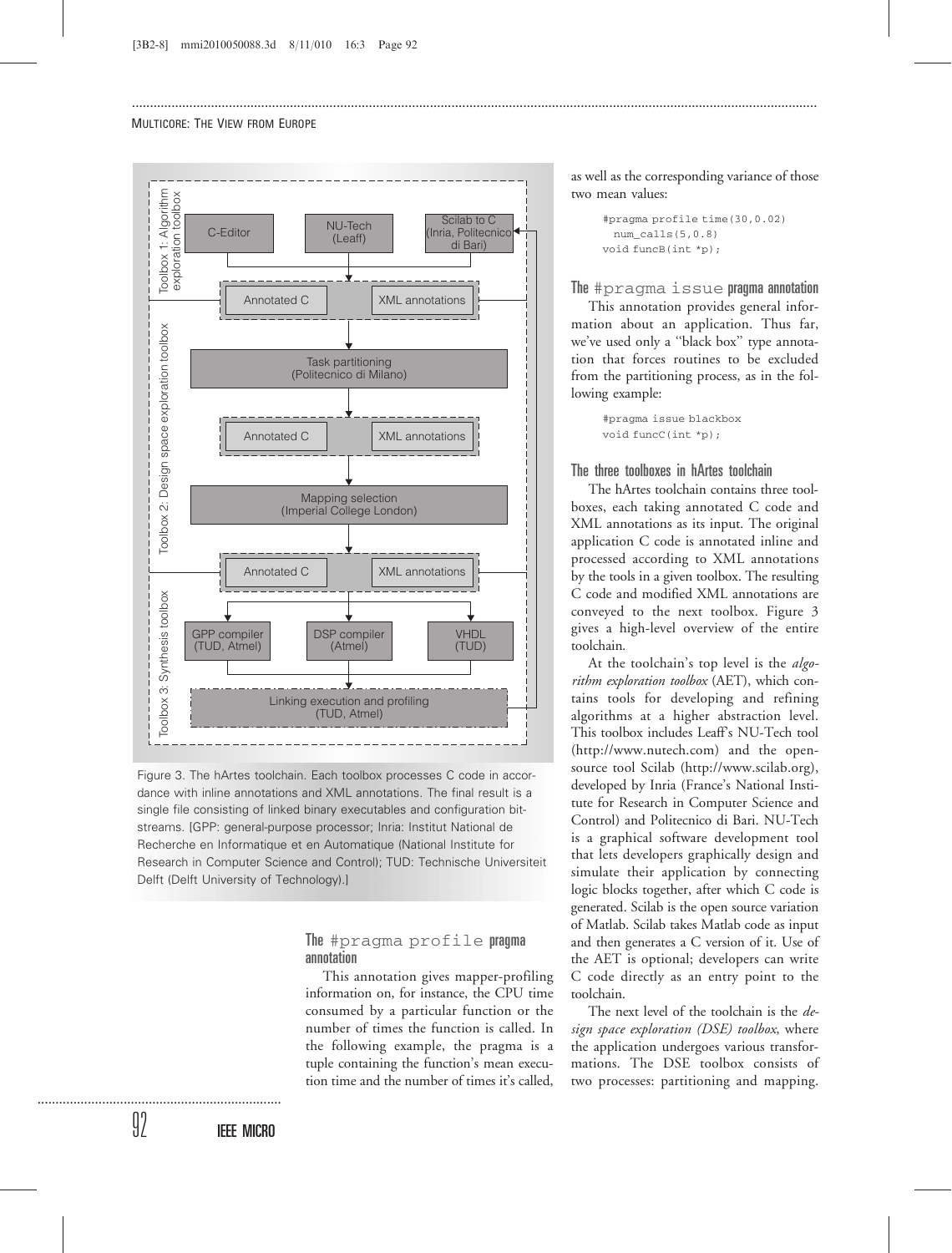The partitioning tool is named Zebu, and it is developed inside PandA, the hardwaresoftware codesign framework currently under development at Politecnico di Milano. Taking into account information on each solution's potential speedup, Zebu identifies the tasks, at the proper granularity, in which the application can be decomposed to improve its performance. Zebu starts from the application's C code and takes into account information extracted from the XML file containing the platform specification. Through a feedback loop, Zebu also takes into account information regarding the possible acceleration of certain tasks. Zebu behaves as a compiler in that it consists of

- a front end, which creates the intermediate representation of the input code using a slightly modified version of the GNU compiler (GCC);
- a middle end—the Zebu core—where the tool creates an efficient partition $ing<sub>1</sub><sup>2</sup>$  exploiting internal performance estimation techniques, $3$  and then performs transformations on the resulting task graph to determine the tasks' proper granularity in order to account for the additional overhead required to manage them; and
- a back end, which generates the executable C code, annotated with OpenMP and mapping directives.

Subsequently, the hArmonic mapping tool (developed by Imperial College London) selects parts of the C application to execute on specialized processors (DSPs or FPGAs), to accelerate the application. The mapping process provides two novel features.<sup>4</sup> First, it's possible to rapidly generate near-optimal solutions by combining an inference rule engine (which generates solutions by construction from any point of design space) with a heuristic search algorithm. Second, application developers can influence the task-mapping process by providing directives to guide the search for a mapping solution. The mapping tool accepts as input an arbitrary number of C source files and the XML platform specification. The mapping process then automatically verifies whether established C guidelines are satisfied, and it pinpoints potential problems in the source that may prevent a good or feasible mapping. Following this stage, the mapping process determines, on the basis of a set of filtering rules, which PEs can support each part of the application to minimize the mapping search space and comply with the hArtes platform's requirements and limitations.

The final stage of the toolchain is the synthesis toolbox, developed by Delft University of Technology and Atmel, which contains all the necessary back-end C compilers for each PE type (such as GPPs, DSPs, and FPGAs) in the system. Once hArmonic provides a mapping solution,<sup>5</sup> it generates C source code for each compiler in the synthesis toolbox. Each source is compiled separately, and then linked together to form one single binary, which contains heterogeneous object code from different PEs. This binary, which the hArtes runtime interface supports, provides the following services: platform and PE initialization, remote procedure call (Molen programming model) and remote thread control, memory allocation, profiling, and debugging support.

The GPP compiler, which is based on GCC 4.3, generates the Molen instructions for the annotated functions. It also does a basic scheduling of the execute and break Molen calls needed to parallelize the procedure calls found in OpenMP sections. The hArtes project implements the Molen instructions as runtime library function calls to even further ease the addition of new architectures.

The FPGA compiler is the Delft Workbench Automated Reconfigurable VHDL Generator  $(Dwary)$ , which is a C-to-VHDL generation toolset. This compiler exploits the available parallelism of algorithms and generates designs suitable for hardware-software coexecution using the Molen programming paradigm. It consists of two modules: the DFG (Data-Flow Graph) Builder and the VHDL Generator. The DFG Builder is based on the Stanford University Intermediate Format (SUIF) compiler infrastructure and has as input a standard C source, from which it generates a hierarchical DFG.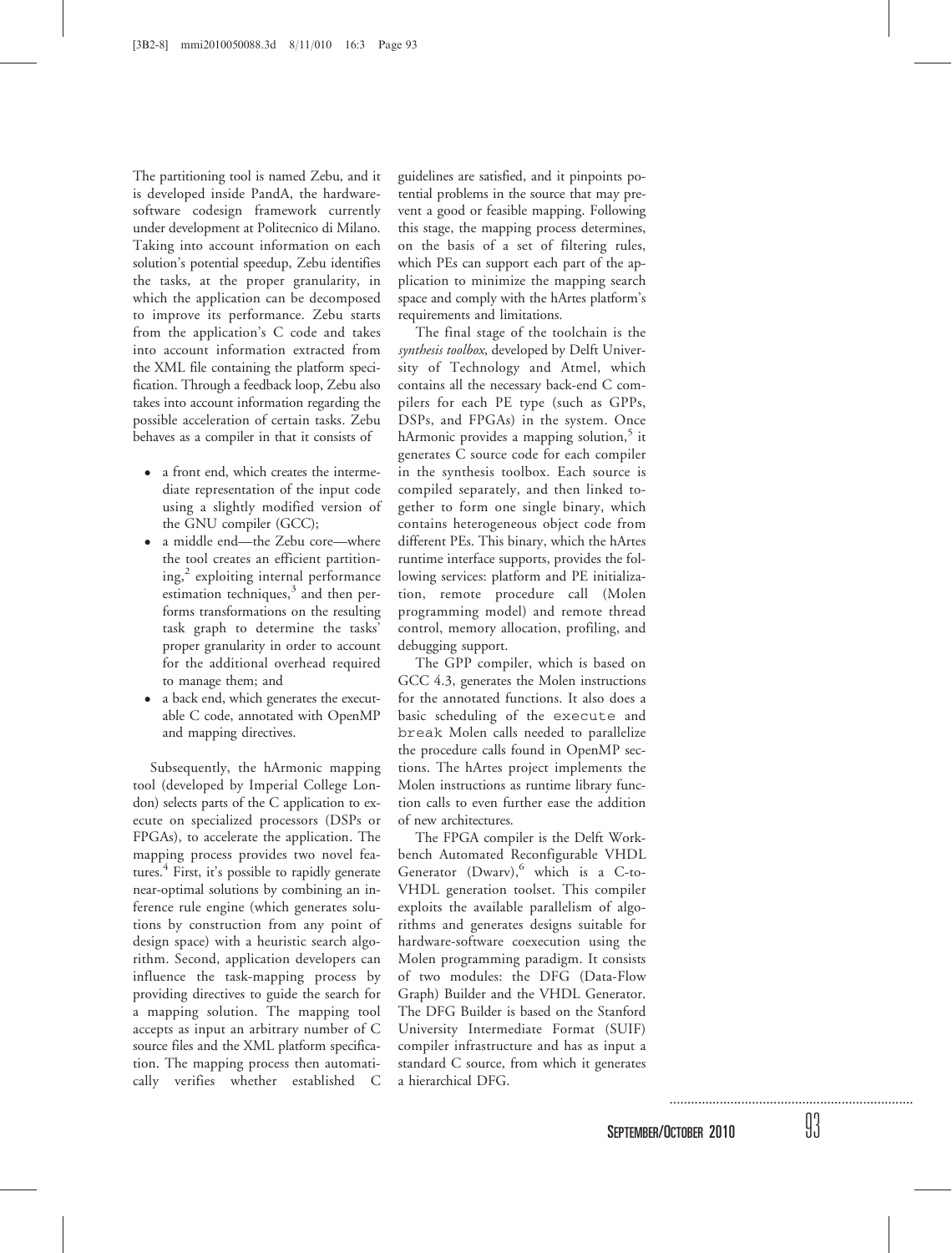| Table 1. Kernel-only acceleration for noise reduction in an<br>ARM processor, a digital-signal processor (DSP), and<br>an FPGA (Xilinx Virtex-4). |            |            |                               |  |  |  |
|---------------------------------------------------------------------------------------------------------------------------------------------------|------------|------------|-------------------------------|--|--|--|
| <b>Execution</b>                                                                                                                                  | <b>ARM</b> | <b>DSP</b> | <b>FPGA (Xilinx Virtex-4)</b> |  |  |  |
| FFT kernel $(us)$<br>Speedup                                                                                                                      | 13.055     | 3.261<br>4 | 1.843                         |  |  |  |

The VHDL Generator takes the DFG and, using an ''as soon as possible'' scheduling, generates synthesizable VHDL. When needed, Dwarv can use already-available IP blocks. A good example is the floating-point library, which is based on vendor-specific designs such as Xilinx IP, and which Dwarv uses when compiling C code that contains floating-point operations.

...............................................................................................................................................................................................

The hArtes linker produces a single executable that links all the contributions from the different PE compilation chains. These contributions include executable binaries and configuration bitstreams. The linker is based on the GNU linker (LD) and is targeted for ARM Linux and a customized hArtes linker script. The bitstreams and the DSP executable files are transformed accordingly so that they can be integrated into the ARM executable and linkable format (ELF) file.

## Technical validation

To validate the Molen computational paradigm and assess the current available toolset, we mapped different applications on the hArtes hardware platform. Here, we don't elaborate on all the design process stages; we simply report on the results obtained. All speedups reported here are relative to the execution of the application on the hArtes board, where the ARM processor provided the baseline. We then generated mappings on either the DSP or the FPGA, and we report the speedup results when executing the application on the ARM with the DSP, or on the ARM with the FPGA. It's important to stress that we derived the numbers reported here from real execution of the entire application, not simulations. Finally, even though the entire approach lets us execute multiple kernels in parallel according to OpenMP

annotations, two reasons prevented us from real parallel execution. The first is the limited area available for mapping large kernels. The second is related to the way multiple functions are combined into one hardware kernel. When multiple functions are mapped on the FPGA, the Dwarv hardware compiler combines all those functions' DFGs to minimize execution time, but also to reuse available hardware blocks when possible.

#### Wave-field synthesis

One of the applications we used to validate the toolchain was a wave-field synthesis application. This computation-intensive audio application used multiple audio inputs and outputs to compute the spatial properties of sound sources in an immersive environment such as a room or a car. A fully automatic use of the toolchain resulted in a mapping of 15 functions to the DSP, reaching an overall application speedup of 9.24 compared to an ARM-based execution.

#### Noise filter

Another application tested was a noise filter. This application contained a down sampler and an up sampler, fast Fourier transforms (FFTs), and several other audioprocessing routines. For this application, the toolchain automatically mapped 16 functions to the DSP and 10 functions to the FPGA. The cost estimator, which predicts how an arbitrary function performs in each PE, identified the FFT kernel as a candidate for acceleration—a result which the dynamic profiler confirmed.

As Table 1 shows, the kernel-only execution of the FFT (without taking into account communication costs between PEs) on the DSP resulted in a speedup of 4, versus 7 for the Xilinx Virtex-4 FPGA. However, the hArtes board has bandwidth restrictions between the FPGA and external memory, resulting in a 2.7 overall speedup for the entire application (see Table 2). When we applied manual code modifications affecting memory management, the FPGA-based mapping's performance reached a 3.1 speedup. On the other hand, when we mapped the FFT on the DSP, the overall speedup was 4.5.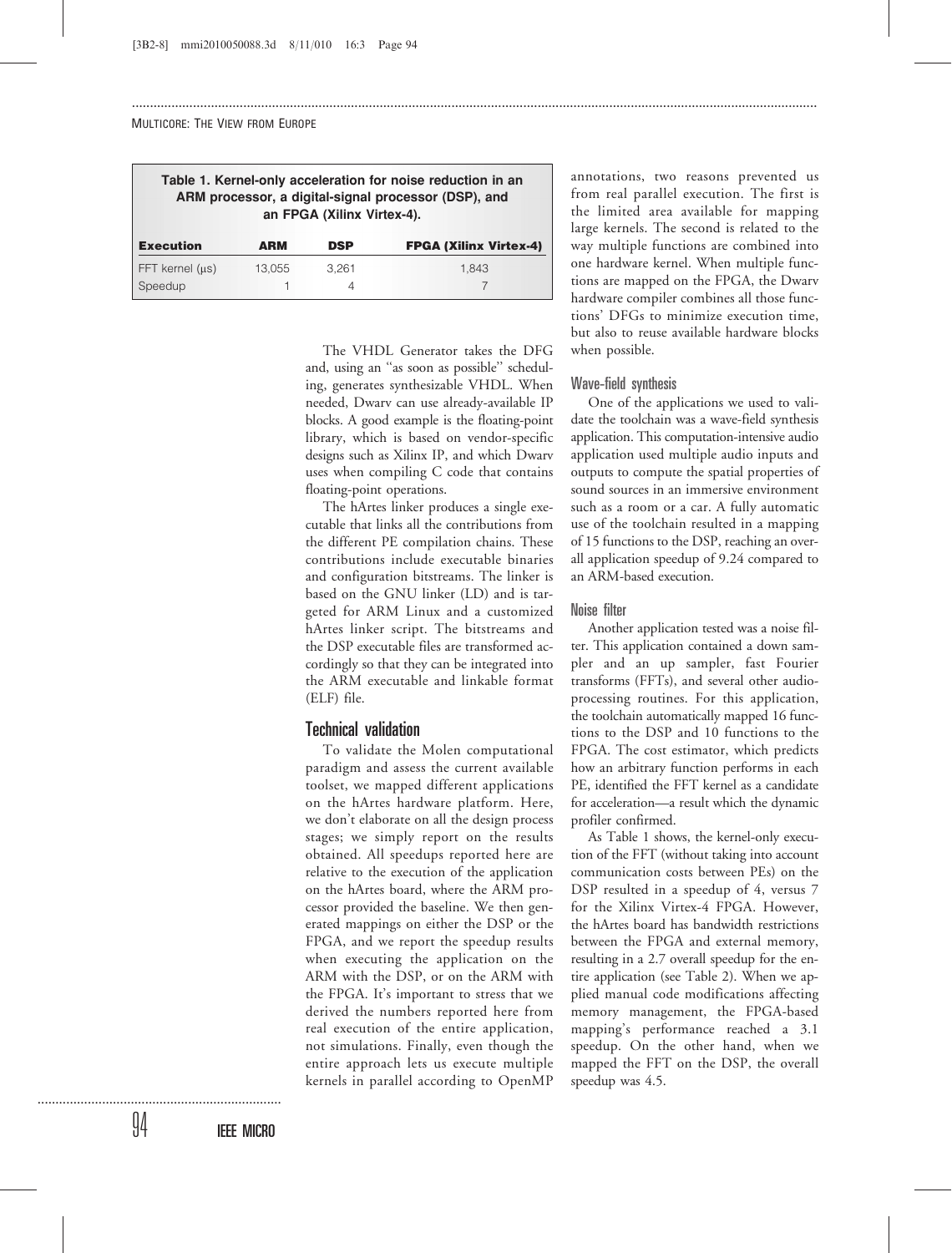The ARM processor alone cannot meet the real-time requirement for this application that is, process 256 samples/cycle in less than 16 ms. But using the toolchain with a complete automated approach and without any additional code modification achieved this real-time performance requirement, with a substantial reduction in overall development time as well.

## User validation

An equally important objective of the hArtes project is to assess to what extent a toolchain such as the one described here can reduce time to market and simplify the entire design process. To reach this objective, we asked our application provider partners to conduct a validation, making a qualitative and partly quantitative comparison of the design effort with and without the toolchain. A dramatic reduction of the mapping effort was evident from the best experiences in this exercise. The entire toolchain analysis took only a few minutes, and the most time-consuming parts were typically proprietary synthesis tools—for example, from the FPGA vendors.

In addition, we organized an international design contest to get feedback from nonhArtes partners. The design contest involved mapping an application of their choice to the hArtes board (the DSP, in this case) using the hArtes tools. A total of 11 teams from all over the world enrolled in the contest and provided their solutions. We asked the teams to describe their experiences and assess how much the tools facilitated the entire development effort. The chosen application domains were diverse, ranging from solarpanels management to a mobile Web identification and location system, to a satellite communication system. From this validation exercise, along with the experiences of our application provider partners, the following benefits of the hArtes toolchain are apparent:

 Familiar programming paradigm. Developers can program in the same way as usual and make a simple annotation, either manually or using the tools, to indicate where and how to accelerate the program execution. For the developer, using an accelerator is as

Table 2. Processing time for one application cycle of noise reduction after mapping the original application code on an ARM processor, a DSP, and a Xilinx Virtex-4 FPGA; and after mapping a manually tuned application code on a Xilinx Virtex-4 FPGA.

|                                       | <b>Original application code</b> |            |                                  | <b>Manually tuned</b><br>application code |
|---------------------------------------|----------------------------------|------------|----------------------------------|-------------------------------------------|
| <b>Execution</b>                      | ARM                              | <b>DSP</b> | <b>FPGA</b><br>(Xilinx Virtex-4) | <b>FPGA</b><br>(Xilinx Virtex-4)          |
| Noise filter<br>application $(\mu s)$ | 27,000                           | 6.000      | 10.000                           | 8,600                                     |
| Speedup                               |                                  | 4.5        | 27                               | 3.1                                       |

simple as calling a function. Especially in the case of FPGA-based acceleration, the automatic generation of VHDL code has proved to be of extreme importance because it's a known development bottleneck for this technology.

- Hiding platform complexity. The developer need not understand platform complexity, nor even what the exact hardware components are.
- Flexible approach for both new and legacy code. The toolchain is indifferent to whether developers want to port existing code to such platforms or build it from scratch.
- Composable approach allowing for integration of any available IP blocks. If developers dispose of previously built or even purchased IP blocks, the hArtes approach allows them to easily integrate these IP blocks in the application.
- Substantial reduction in time to market and easy prototyping. Not only the contest participants but also the hArtes application partners experienced substantial time-to-market reduction. For example, the noise filter application was compiled to the hArtes board in a matter of minutes, whereas a manual mapping would have taken multiple days.

The current status of the hArtes tool-chain is not yet of industry-grade quality, nor has it reached an end point in terms of mapping functionality. Reaching that stage of maturity and improved functionality will require several improvements.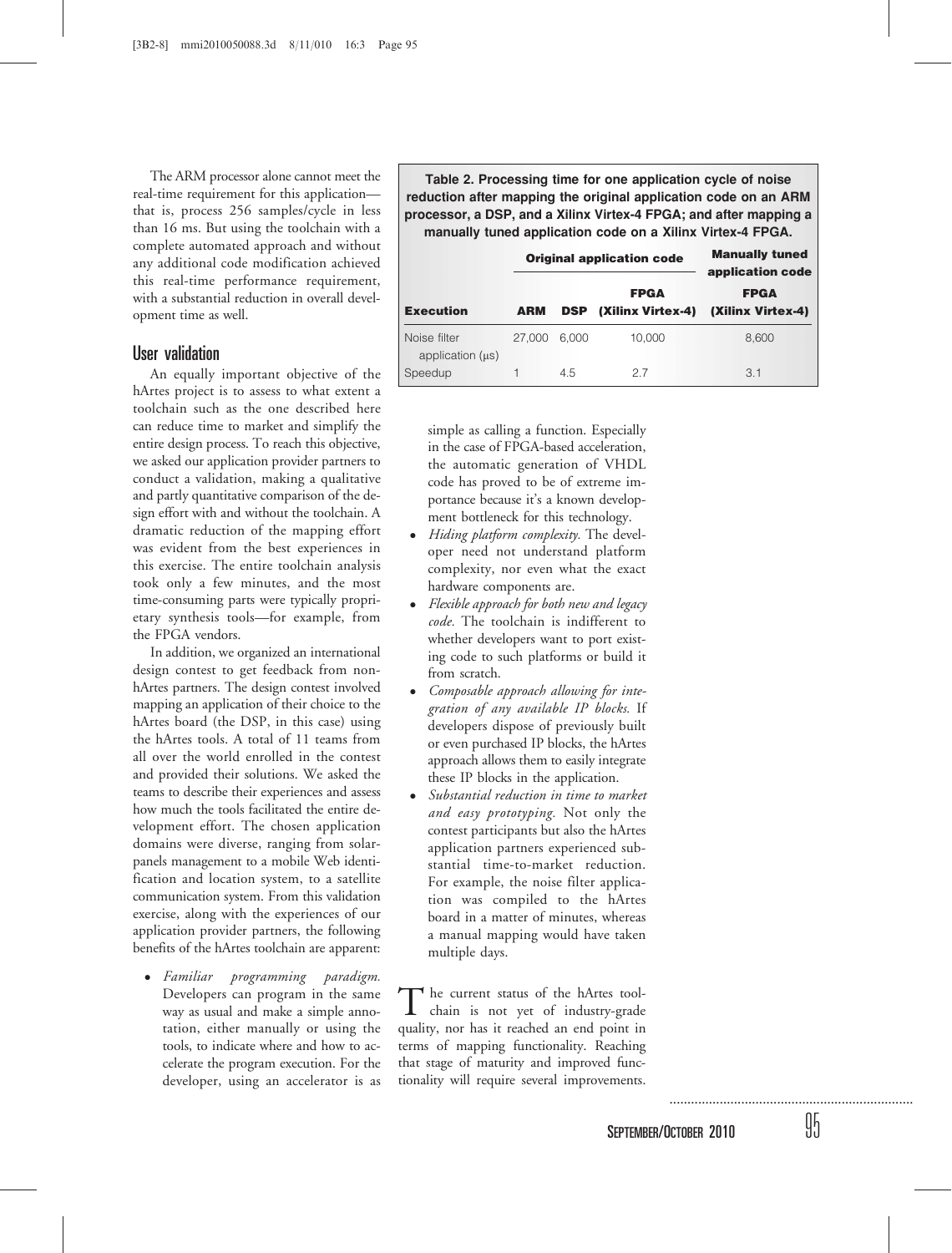First, we must improve the hardwaresoftware codesign support. Although the current approach takes the target hardware platform as given, it's possible in principle to scale the hArtes board by adding yet another, identical heterogeneous tile. We must also extend the partitioning and mapping algorithms so that they also suggest the most appropriate number of processing units necessary to satisfy the design objective.

...............................................................................................................................................................................................

Second, we need to relax some limitations of the Dwarv hardware compiler. Several restrictions imposed on the C language, such as recursion, will never be supported by the Dwarv hardware complier. But others, such as structures, are just a matter of the appropriate development effort.

Third, to improve development support even further, the programming environment should provide, early in the development process, additional coding recommendations and profiling information.

Fourth, we need to explore memorymapping and memory-transfer optimizations. Memory bandwidth is a well-known bottleneck for multicore platforms with shared memory. More sophisticated code analysis techniques and corresponding optimizations are necessary.<sup>7</sup>

Fifth, we must integrate advanced debugger facilities. A feature such as stepwise debugging of an FPGA-based kernel execution isn't a realistic option in the near future. However, a similar functionality in which a DSP compiler provides the necessary debugging information in an accessible format might be realistic. Finally, we need to restructure the application source code to support efficient execution of a specific PE. For example, certain optimizations could compensate for a lack of bandwidth, or we could improve the use of local buffers by inlining FPGA-mapped functions.

To address these challenges, a core team from the hArtes project derived a company called BlueBee Multicore Technologies, with a first release of the new BlueBee toolchain targeted for 2011.

### Acknowledgments

This research has been funded by the hArtes project (EU-IST-035143).

#### References

1. S. Vassiliadis et al., ''The Molen Polymorphic Processor,'' IEEE Trans. Computer, vol. 53, no. 11, 2004, pp. 1363-1375.

....................................................................

- 2. F. Ferrandi et al., ''Automatic Parallelization of Sequential Specifications for Symmetric MPSoCs,'' Proc. Int'l Embedded Systems Symp. (IESS 07), IFIP 231, Springer, 2007, pp. 179-192.
- 3. F. Ferrandi et al., ''Performance Estimation for Task Graphs Combining Sequential Path Profiling and Control Dependence Regions,'' Proc. 7th ACM/IEEE Int'l Conf. Formal Methods and Models for Codesign (Memocode 09), IEEE Press, 2009, pp. 131-140.
- 4. W. Luk et al., ''A High-Level Compilation Toolchain for Heterogeneous Systems,'' Proc. IEEE Int'l SoC Conf. (SOCC 09), IEEE Press, 2009, pp. 9-18.
- 5. Y.M. Lam et al., ''Mapping and Scheduling with Task Clustering for Heterogeneous Computing Systems,'' Proc. Int'l Conf. Field Programmable Logic and Applications (FPL 08), IEEE Press, 2008, pp. 275-280.
- 6. Y.D. Yankova et al., ''DWARV: DelftWorkbench Automated Reconfigurable VHDL Generator,'' Proc. Int'l Conf. Field Programmable Logic and Applications (FPL 07), IEEE Press, 2007, pp. 697-701.
- 7. V.-M. Sima and K. Bertels, ''Runtime Memory Allocation in a Heterogeneous Reconfigurable Platform,'' Proc. Int'l Conf. Reconfigurable Computing and FPGAs, IEEE CS Press, 2009, pp. 71-76.

Koen Bertels is an associate professor in the Computer Engineering Lab, at Delft University of Technology. His research interests include electronic system-level design, reconfigurable computing, and multicore computing. Bertels has a PhD in computer information systems from the University of Antwerp. He is a member of IEEE and the IEEE Computer Society.

Vlad-Mihai Sima is pursuing a PhD in computer engineering at Delft University of Technology. His research interests include compilers, reconfigurable computing, and heterogeneous embedded systems. Sima has an MSc in computer science and engineering from Universitatea Politehnica in Bucharest, Romania.